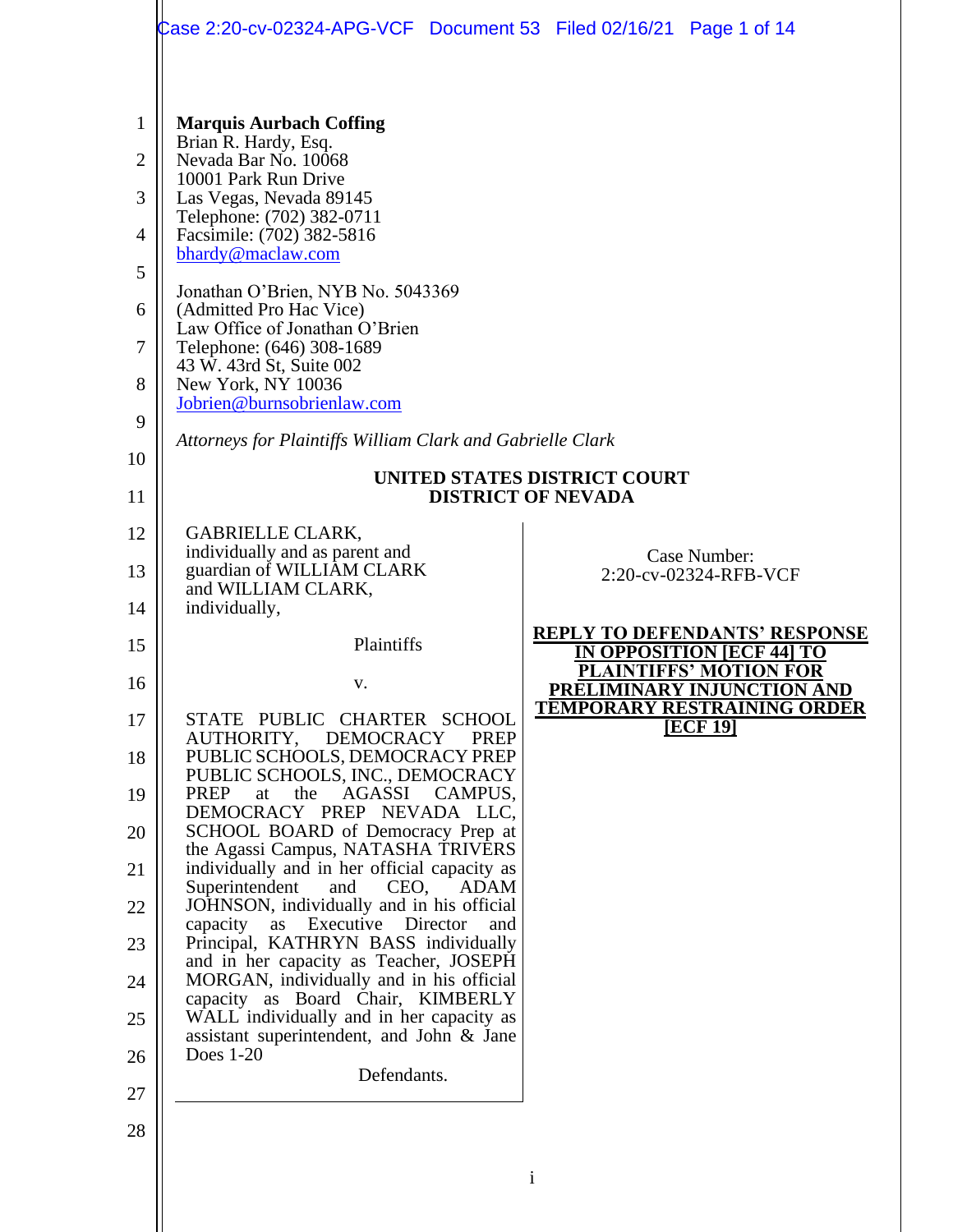Plaintiffs Gabrielle and William Clark (collectively "Plaintiffs") by and through their attorneys of record herein, hereby submit their Reply to Defendants' Response in Opposition [ECF 44] to Plaintiffs' Motion for Preliminary Injunction and Temporary Restraining Order [ECF 19]. This Reply is made and based upon the papers and pleadings on file herein, the following Memorandum of Points and Authorities, and any oral argument allowed at the time of hearing.

1

2

3

4

5

6

7

8

9

# **MEMORANDUM OF POINTS AND AUTHORITIES**

# **I. INTRODUCTION**

10 11 12 13 14 15 16 17 18 19 20 It is axiomatic that students do not shed their First Amendment rights at the schoolhouse gate. *See Tinker v. Des Moines Ind. Comm. Sch. Dist*., 393 U.S. 503, 506 (1969). It is equally fundamental that a school cannot, under the guise of "curriculum," invade its students' consciences and require them to affirm beliefs they find repugnant. *See W. Va. St. Bd. of Educ. v. Barnette*, 319 U.S. 624, 633 (1943). Democracy Prep at Agassi Campus and the other named Defendants (collectively "DPAC") violated these fundamental principles by requiring Plaintiff William Clark to "unlearn" his current beliefs and values and compelling him to affirm another set of beliefs about highly contested issues of race, sexuality, religion, privilege, and oppression. DPAC's opposition fails to rebut the clear showing that William has made of entitlement to preliminary injunctive relief. His motion should be granted.

21 22

23

# **II. PLAINTIFFS HAVE SHOWN LIKELIHOOD OF SUCCESS ON THE MERITS.**

## **A. DPAC SOUGHT TO COMPEL WILLIAM TO AFFIRM BELIEFS ON HIGHLY CONTESTED MORAL AND POLITICAL ISSUES.**

24 25 26 27 28 DPAC argues first that William's compelled speech claim fails because DPAC has not compelled him to say anything at all. ECF No. 44 (hereinafter "Opp.") at 12-14. It then argues that William suffered no First Amendment violation because the school did not require him to profess any particular belief. *Id*. at 14-16. Both assertions are plainly incorrect.

(702) 382-0711 FAX: (702) 382-5816

702) 382-0711 FAX: (702) 382-5816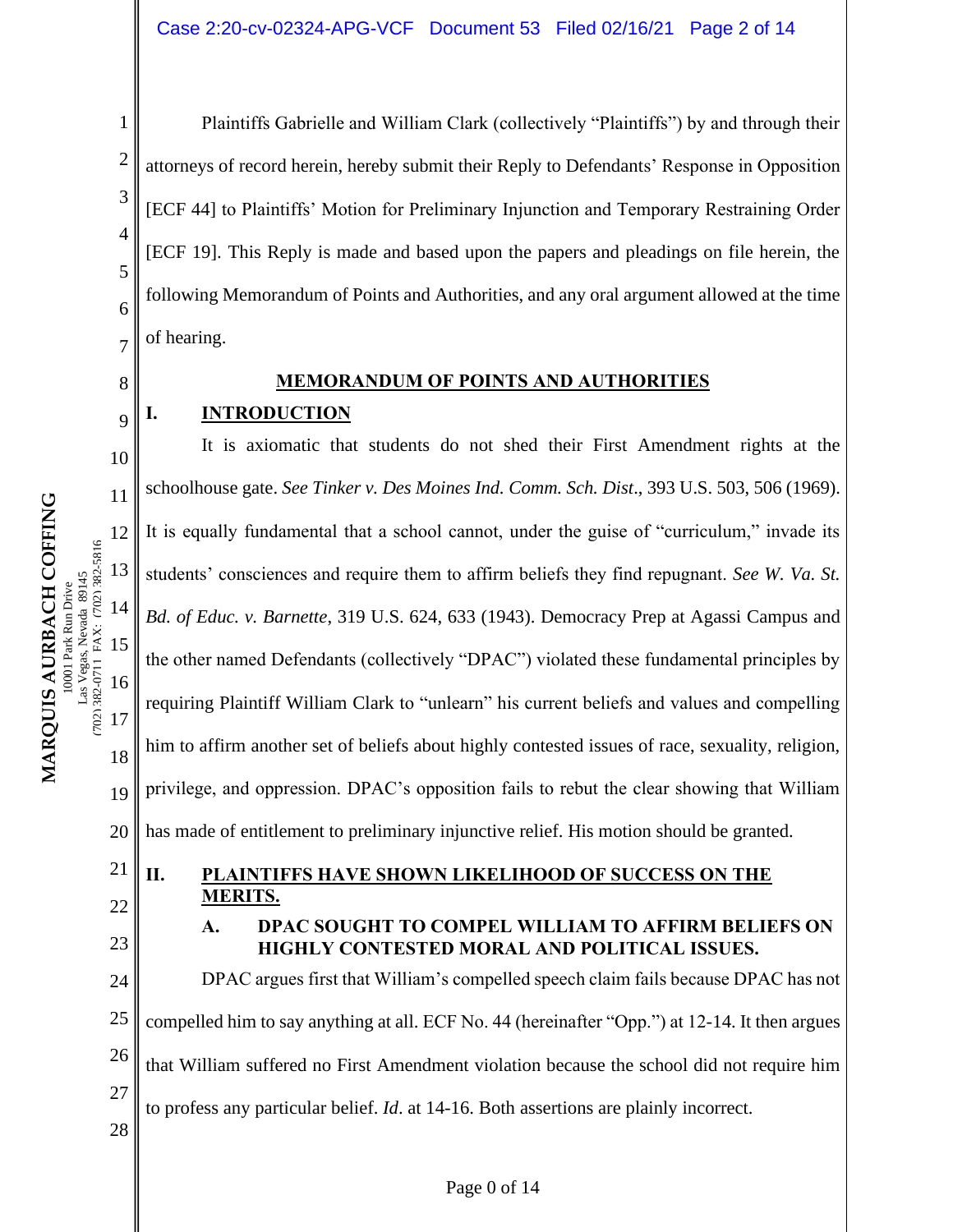MARQUIS AURBACH COFFING **MARQUIS AURBACH COFFING** 702) 382-0711 FAX: (702) 382-5816 (702) 382-0711 FAX: (702) 382-5816 Vegas, Nevada 89145 Las Vegas, Nevada 89145 0001 Park Run Drive 10001 Park Run Drive

1

2

3

4

5

6

7

8

9

10

11

12

13

**1. Required, graded assignments are compelled speech.**

In his verified complaint, William alleges that the identity-labeling exercise were graded—i.e., *required*—assignments. ECF No. 1 (hereinafter "Compl.") ¶ 30. William's supplemental declaration clearly states that these exercises were a requirement, and the exhibits thereto confirm that fact. *See* William Clark Supplemental Declaration (hereinafter "Supp. Dec.") ¶¶ 3-4. Also graded was the follow-up requirement to determine whether "that part of your identity [*sic*] have privilege or oppression attached to it." *Id*. Exh.1. DPAC then required its students to identify the "unlearning" that each has to do in terms of their beliefs about gender, race, privilege, identity, and oppression—after directing students that "We Have A Lot of Unlearning To Do." *Id*. Other exercises required students to identify certain sexual, racial, ethnic, socioeconomic, or religious "identities" as "oppressors," full stop. Compl. ¶ 32. "[T]he concept of compelled speech has never been limited to those cases in which the

14 15 16 17 18 19 20 21 22 23 state seeks to impose or compel speech through threat of financial or criminal sanction." *Gralike v. Cook*, 191 F.3d 911, 918 (8th Cir. 1999). Rather, speech is compelled if a speaker will "suffer a penalty" for declining to speak. *Wooley v. Maynard*, 430 U.S. 705, 715 (1977). *See also Ariz. Students' Assoc. v. Ariz. Bd. of Regents*, 824 F.3d 858, 868 (9th Cir. 2016) (hereinafter "*ASA*"). "[I]ndirect 'discouragements' undoubtedly have the same coercive effect upon the exercise of First Amendment rights as imprisonment, fines, injunctions or taxes." *Friedman v. Aranas*, No. 17-cv-00433, 2019 WL 7597663, at \*4 (Dec. 27, 2019 D. Nev.) (quoting *Am. Cmm'cns Ass'n, C.I.O., v. Douds*, 339 U.S. 382, 402 (1950)).

24 25 26 27 28 Here, William has suffered a penalty for declining to speak: he currently has a D- grade in a required course which puts graduation at risk. DPAC, despite the supposed "accommodations" it offered, has never backed away from the requirement that William complete these exercises. The only accommodation on offer is that William may—the school will not commit to this point—raise his grade to a C- if he completes other course work. *See*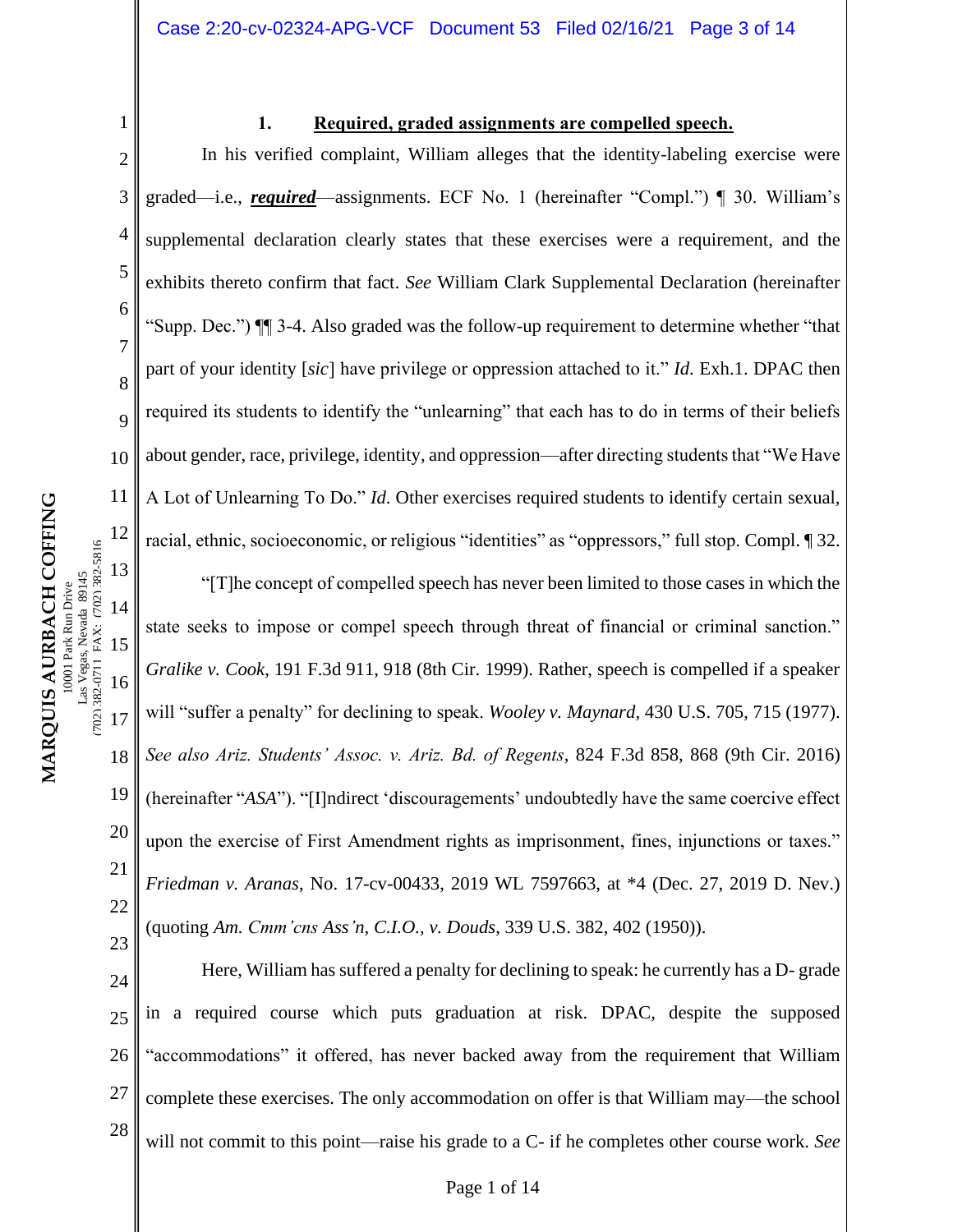Johnson Dec. Exh. F; *id*. Exh. I (William must "commit to an action plan to complete the missed assignments"). That is, the school will penalize William for failing to speak, but possibly not so much that he completely fails the course. Opp. 8. And even that supposed "accommodation" is belied by the fact that DPAC has refused to assure William that graded identity confession assignments will not recur in in the course going forward. Compl. ¶ 37.

DPAC cites at length to *C.N. v. Ridgewood Bd. of Educ*., 430 F.3d 159, 189 (3d Cir. 2005) for the proposition that William has not been compelled to speak. Opp. 13. *C.N.* concerned a survey of high school students that gathered information about sexual conduct, drug and alcohol use, and other controversial personal matters. The court rejected the compelled speech claim because no names were attached to the survey, it was conducted by an outside organization, the survey results were reported anonymously, and the survey books were destroyed within 90 days. Most importantly, the survey was entirely voluntary and "there was no evidence of 'some type of disincentive or penalty if the survey was not completed.'" *Id.* at 189. Here, the school makes no accommodation that permits William not to speak, and there is threat of the most serious penalty the school can impose: failure to graduate.

18 19 20 21 22 23 24 25 DPAC also engages in a blatant sleight of hand when it argues that this speech was not compelled because William was not required to "publicly" affirm his identities. Opp. 13*. First,* this is not true: William was required to enter the statements on a Google document that was accessible by his teacher, the principal (who could view classroom discussions on Zoom); and other employees of DPAC and its organization. Compl. ¶¶ 30, 36. *See also* Bentheim Dec. (noting that "DPAC showed little regard for the privacy interests of students"). Speech is not less compelled because the speaker is not required to speak to the largest possible audience.

*Second*, DPAC ignores critical context: this was not a workplace or even a college classroom, where more mature persons might be able to successfully resist social pressure to speak. *These are high schoolers*. The Supreme Court has noted the "immense social pressure"

1

2

3

4

5

6

7

8

9

10

11

12

13

14

15

16

17

26

27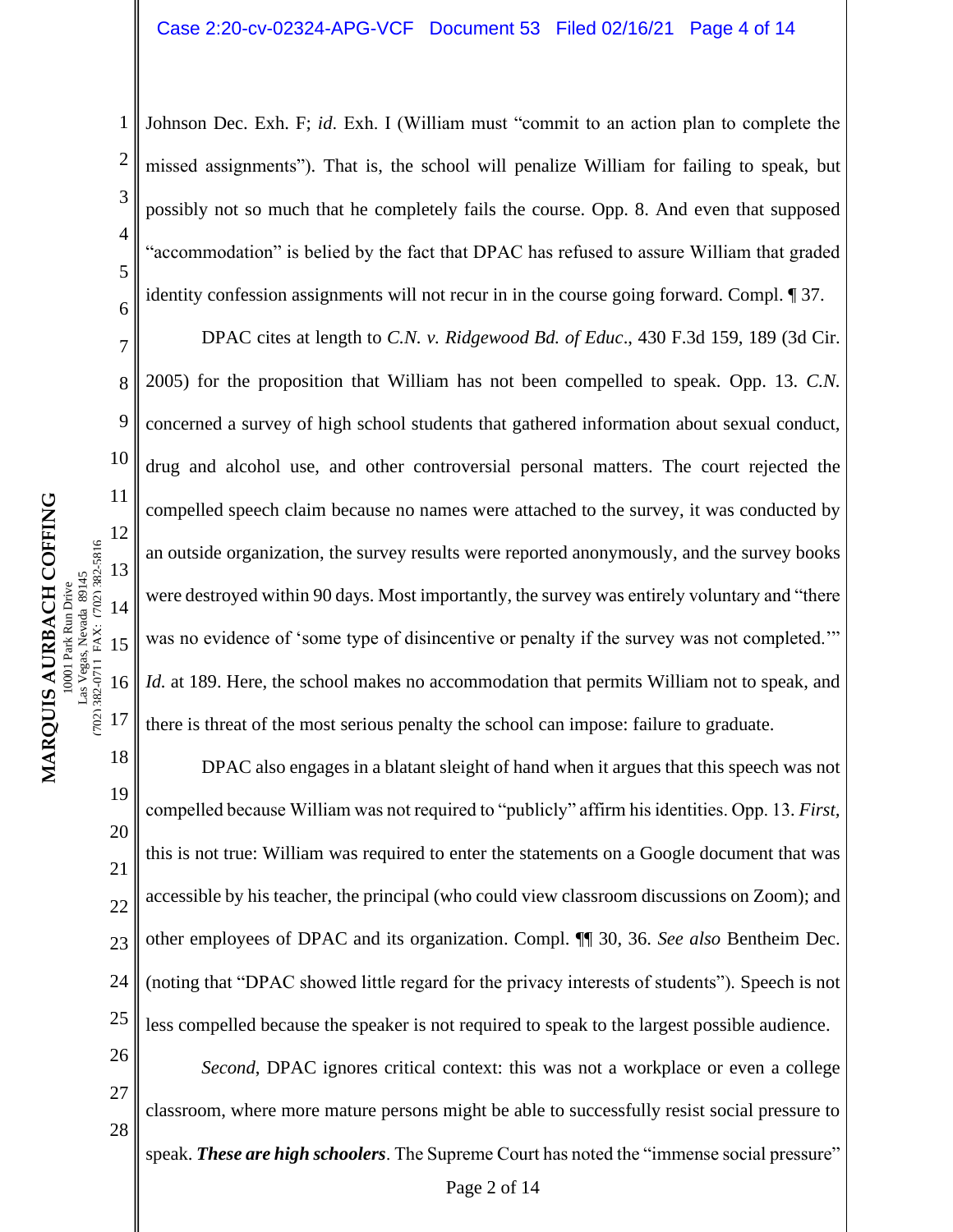#### Case 2:20-cv-02324-APG-VCF Document 53 Filed 02/16/21 Page 5 of 14

1 2 3 4 5 6 7 8 9 10 11 12 13 14 15 16 17 on high schoolers to fall into line when the entire community around them is speaking. *Santa Fe Ind. Sch. Dist. v. Doe*, 530 U.S. 290, 292 (2000). *See also Hazelwood Sch. Dist. v. Kuhlmeier*, 484 U.S. 260, 266 (1988) (First Amendment principles must be "applied in light of the special characteristics of the school environment") (quoting *Tinker*, 393 U.S. at 506); *Edwards v. Aguillard*, 482 U.S. 578, 584 (1987) (noting the heightened concern for compulsion of speech in the school setting). Here, William was in a relatively small classroom setting in a "capstone" required course. The social pressure to speak in that context is enormous—even more than at the high school football game in *Santa Fe*. Moreover, as the only student in the class regarded as white (despite being biracial), the social pressure to speak about issues of racial and other identities is magnified. This pressure to speak was ratcheted up further by the fact that his teacher, Defendant Bass, preemptively revealed her identities to the class, aligning herself with various oppressed groups. Compl. Exh. A at 28. And even if William declined to speak, his silence—in a setting where whites were being preemptively labelled as oppressors—would certainly be considered by fellow students to be as meaningful as speaking. DPAC's blindness to the compulsion inherent in this context is willful.

18 19 20 21 22 23 24 25 26 27 28 Finally, DPAC argues that William at worst suffered mere "minimal" "discouragement." Opp. 13. This argument is absurd. To start, the cited "discouragement" standard is drawn from Fourth Amendment analysis. The Supreme Court held that border agents could open envelopes but not read the contents of letters suspected of contraband, and the Court declined "to consider the constitutional reach of the First Amendment" in that circumstance. *United States v. Ramsey*, 431 U.S. 606, 624 (1977). But here, First Amendment interests are near their zenith. *See also Friedman*, *supra* (noting that "indirect 'discouragements'" might violate the First Amendment). More importantly, it is extraordinary that a school would describe poor grades that might preclude a student from attending a preferred college or even *graduating from high school* as a "discouragement," not a penalty.

(702) 382-0711 FAX: (702) 382-5816

702) 382-0711 FAX: (702) 382-5816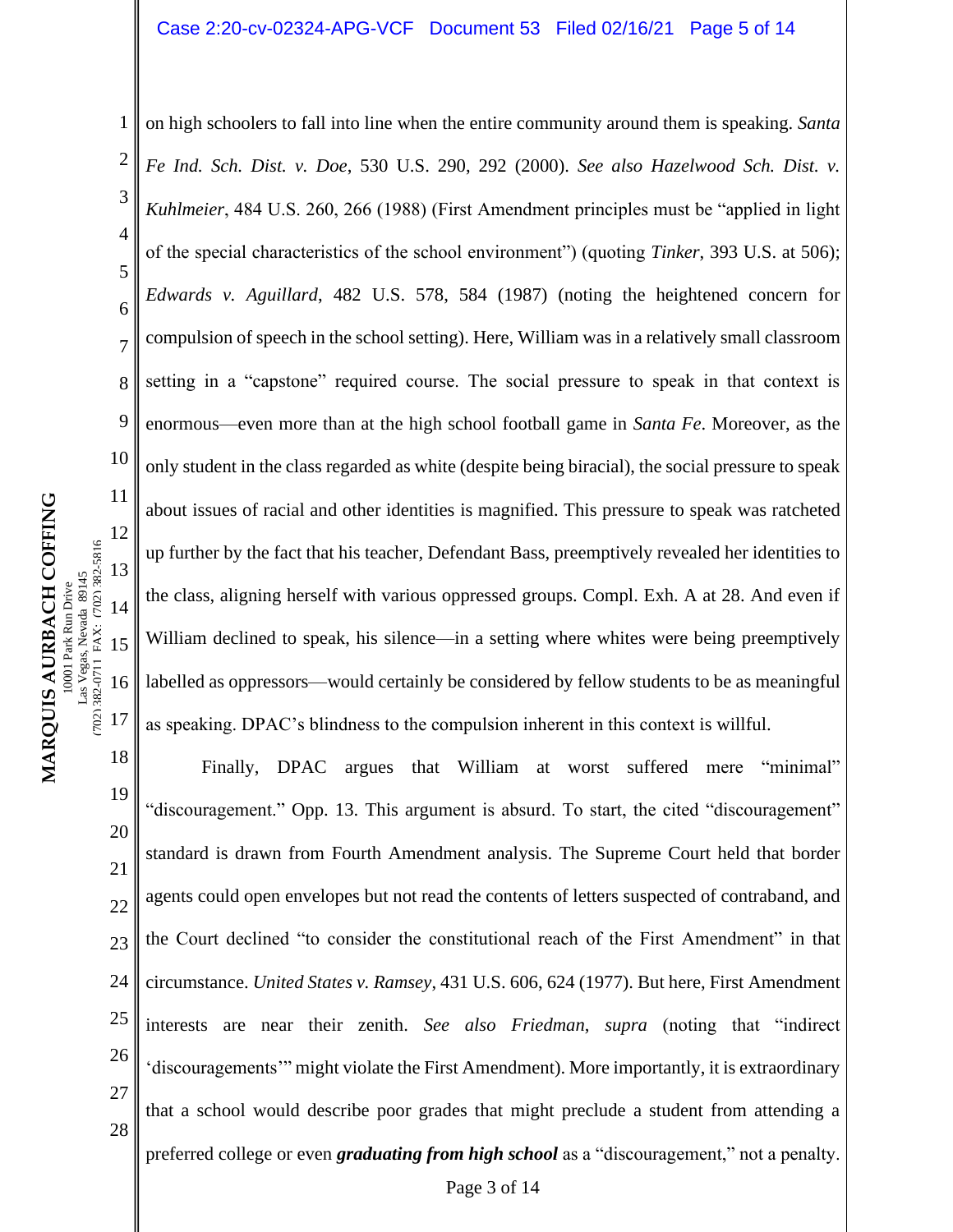*Cf. Lee v. Weisman*, 505 U.S. 577, 595 (1992) ("Everyone knows that in our society and in our culture high school graduation is one of life's most significant occasions."). Compelled speech does not become permissible because the person doing the compelling unilaterally decides it is only applying a *little* compulsion. William has been penalized for not speaking. This is compelled speech. *Wooley*, *supra*.

## **2. In these assignments, William was compelled to "unlearn" his beliefs and affirm his belief in highly contested propositions.**

Contrary to DPAC's opposition, *see* Opp. 14-16, the course curriculum and classroom exercises are replete with requirements that students accept and affirmatively profess DPAC's beliefs about highly contested political and cultural issues.<sup>1</sup>

12 13 14 15 16 17 18 19 20 21 22 23 24 25 To start, after forcing students to state their various identities of race, sexuality, religion, disability, socioeconomic status, etc., the school purports to decide for students the precise importance they must place on those identities: "[T]he realities stated above do not define me, but they are a part of me, and I embrace it." Supp. Dec. Exh. 1. Then, after stating their identities, students are required to determine whether any of those identities "have privilege or oppression attached to it" and if they are surprised by just how much privilege they have. Compl. ¶ 30, Supp. Dec. Exh. 1. In this case, the curriculum helpfully gives students the answer by identifying certain racial, religious, sexual, and socio-economic identities (including white, wealthy, and Christian) as inherently "oppressive" because they are "dominant ideologies." Compl. ¶ 32 and Exh. A at 34, 37; Supp. Dec. ¶ 10. The exercise then instructs students—using no less than two slides, two memes, and five bullet points, apparently to make the point abundantly clear—that "reverse racism doesn't exist" and that

26

(702) 382-0711 FAX: (702) 382-5816

1

2

3

4

5

6

7

8

9

10

<sup>27</sup> 28 <sup>1</sup> That the precepts taught in the Sociology of Change course reflect DPAC's institutional values is confirmed by the Bentheim Declaration, attached the Complaint. At ¶¶ 16-19, this former principal confirms that DPAC endorsed the critical race theory precepts taught in the class and structured both classroom instruction and school management around them. DPAC's endorsement of these precepts only heightens the compulsion inherent in William's class.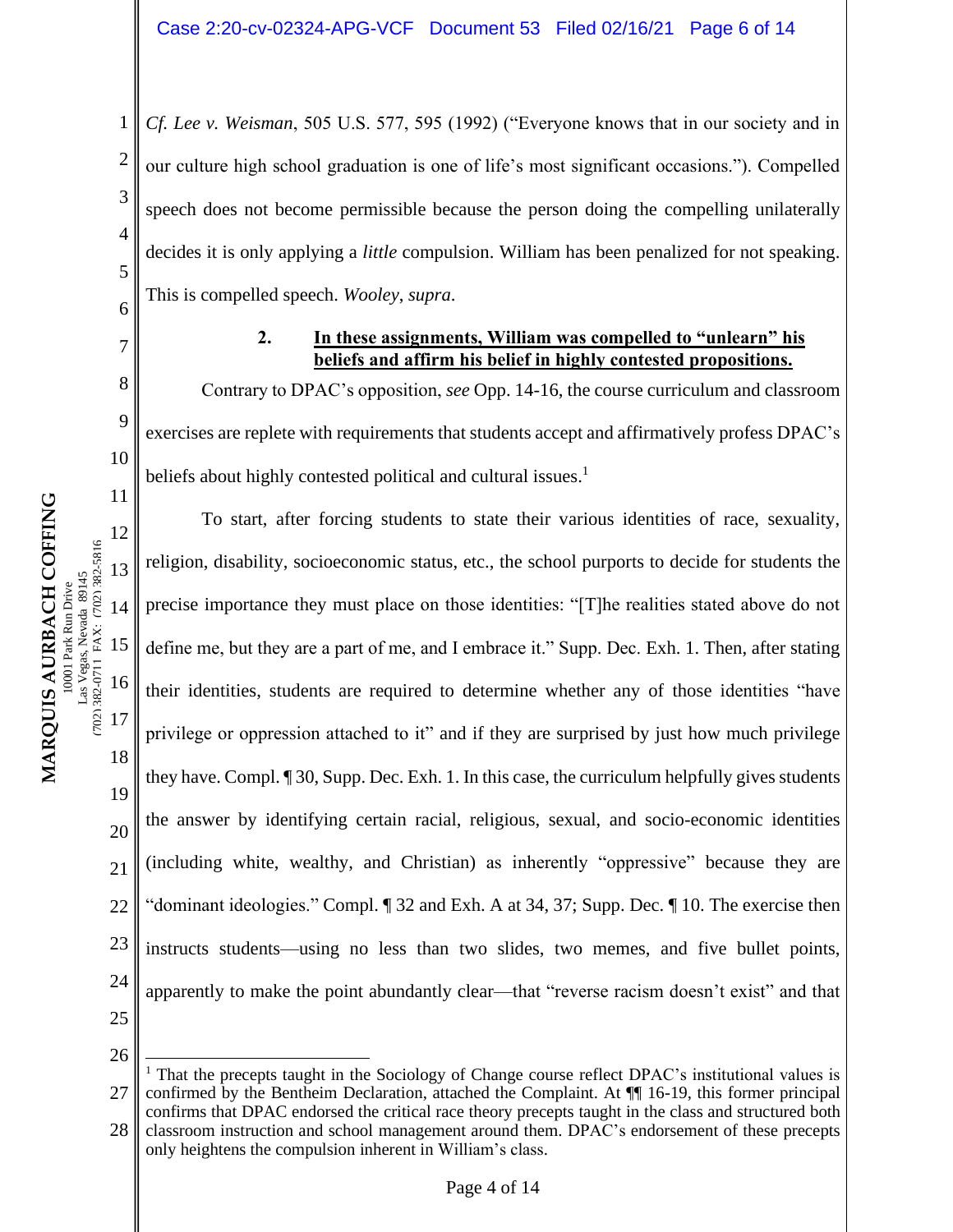"people of color CANNOT be racist." Compl. ¶¶ 38-39 & Course Materials.

To call these assertions "highly contested" is an understatement. But their rightness or wrongness is beside the point. These assertions were not presented to students as a description of a theory with which students could disagree (or, notably, about which opposing views would be presented; none were). Instead, they were presented as *facts* that the student—in graded, required written exercises—had to *affirm* as true. In this particular context, how many high school students would feel free to resist "immense social pressure" coming directly from a teacher, *Santa Fe*, *supra*, and instead disagree with DPAC by affirming that, say, people should be judged by the content of their character and not the color of their skin, or that the god of the Judeo-Christian bible sometimes also hears the cry of the poor?

20 And the compulsion here went beyond simply requiring a public affirmation of belief in the assertion that, for example, people of color cannot be racist; that Christianity, as a "dominant ideology," is oppressive, or that we all participate in oppressive political structures. Instead, the curriculum requires students to identify the "unlearning" they have to do. The required class exercise is explicit on this point: in bristling capital letters it admonishes students, "We Have A Lot of Unlearning To Do." Compl. ¶ 34; Supp. Dec. Exh. 1. "Unlearning," of course, means abandoning "incorrect" pre-existing beliefs and embracing the beliefs that Sociology of Change presents to students as incontrovertible facts.

22 23 24 25 26 27 28 DPAC's opposition frankly admits that the course aimed at teaching students to "[u]ndo and unlearn" their "*beliefs*, *attitudes*, + behaviors that stem from oppression." Opp. 5 (quoting Course Materials 36) (emphasis added). This goal—facilitating unlearning and changing students' beliefs, not simply exposing them to a different set of beliefs—is highlighted again and again in the curriculum and class exercises, starting with the confident assertion that every student has "A Lot Of Unlearning To Do." Students were asked to identify their identities; told that they must "embrace" those identities; and then asked to reflect on

1

2

3

4

5

6

7

8

9

10

19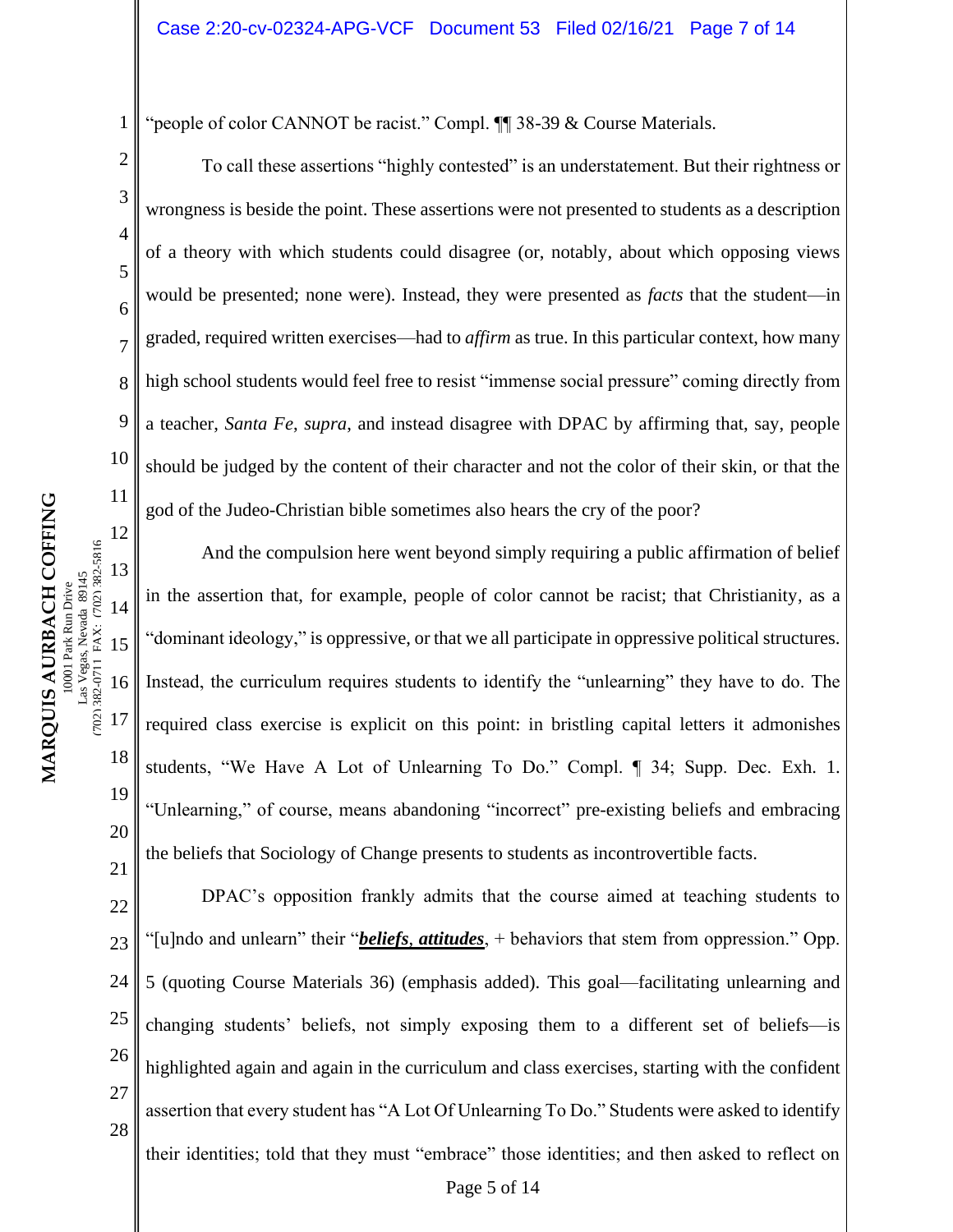#### Case 2:20-cv-02324-APG-VCF Document 53 Filed 02/16/21 Page 8 of 14

whether they were surprised "with the amount of privilege or oppression that you have attached to your identities." Supp. Dec. Exh. 1. Students were required to state "Why"—not *whether*—"it is important to learn about your identities," as if affirming various racial, religious, sexual, and socio-economic identities is self-evidently a critical element of personal growth. *Id*. Again and again, the emphasis in the Sociology of Change course is not simply on *learning about* a theory, but on *embracing* and *affirming* a theory, while rejecting what students "learned" before—and grading students on the extent to which that personal process of unlearning successfully occurs.

10 11 12 14 16 18 19 20 21 22 Nearly 80 years ago, the Supreme Court held that it was impermissible for a school to "require[] affirmation of a belief and an attitude of mind." *Barnette*, 319 U.S. at 633. DPAC's focus on "unlearning" pre-existing beliefs and affirming highly contested assertions about issues of racial, sexual, religious, and socio-economic identity is clearly a requirement that its students accept an "attitude of mind." This fact—shown by merely quoting DPAC's own *required* course exercises—demonstrates the inapplicability of the cases the school cites at pages 15-16 of its opposition. In those cases, schools required students to learn about various contested political or cultural notions or theories. But at DPAC, students are not merely required to learn about contested issues; they are required to identify pre-existing beliefs they must *unlearn* and to affirm various "orthodox[ies] in politics, nationalism, religion, or other matters of opinion" prescribed by the school. *Id.* at 642.

23 24 25 26 27 28 And again, the context matters here. *See Santa Fe*, *supra*. For example, in *Wood v. Arnold* (cited Opp. 16), students were required to fill in the blanks of an Islamic declaration of faith as part of a world history curriculum. The court held that this exercise was permissible because "viewed in the context in which they were presented," the materials "did not compel [plaintiff] to profess any belief." 915 F.3d 308, 312 (4th Cir. 2019). "[V]iew[ing] the effect of the challenged materials within the context in which they were used," it was clear that the

1

2

3

4

5

6

7

8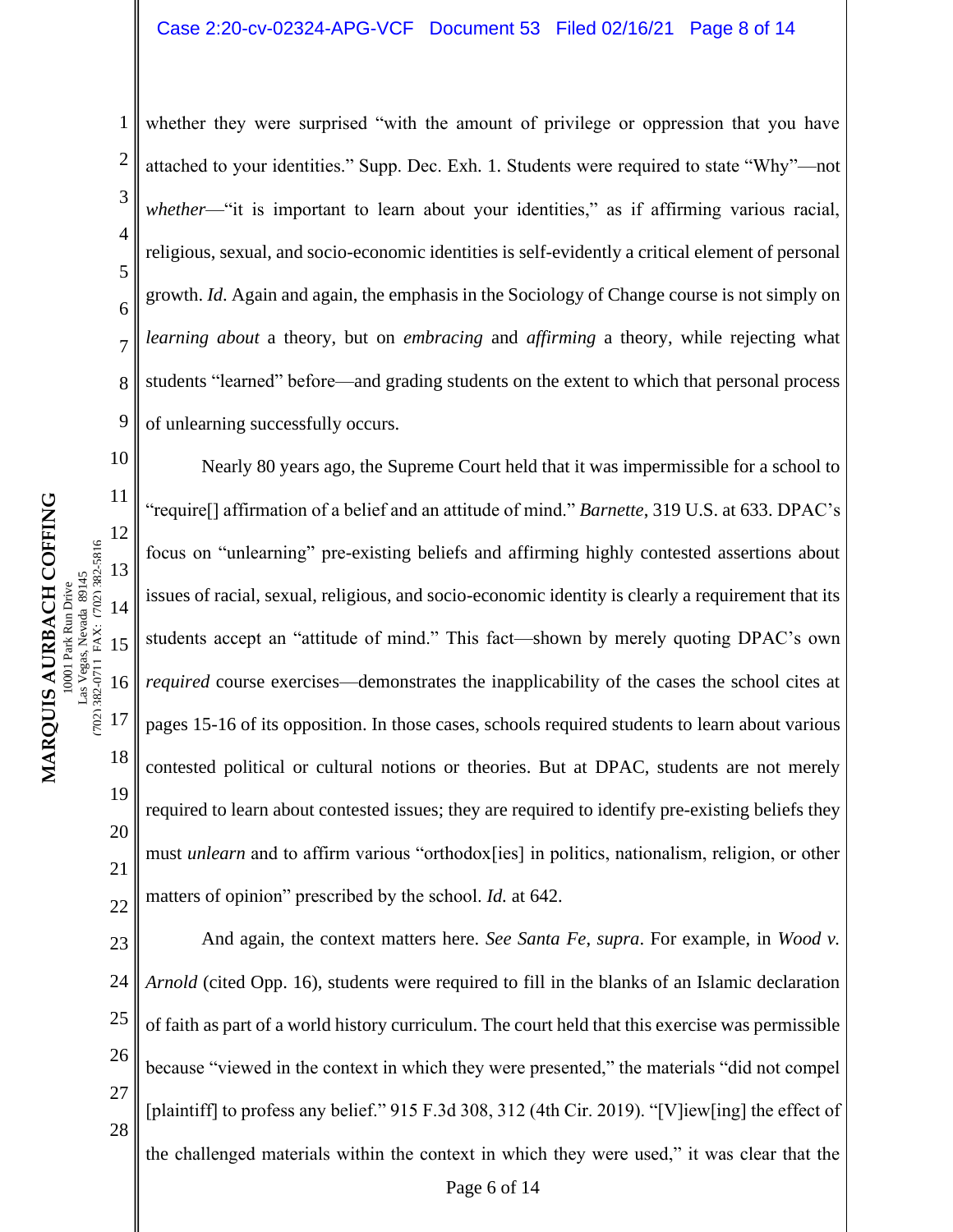#### Case 2:20-cv-02324-APG-VCF Document 53 Filed 02/16/21 Page 9 of 14

8 exercise merely required students to "identify the views of a particular religion," not profess them. *Id*. at 317. But the court's analysis certainly would have been different if the identification of Islamic religious beliefs had been accompanied by a prescription that students must also "unlearn" their current religious beliefs. Coupled with DPAC's unabashed endorsement of highly contested views on racial and other identities, the focus on "unlearning" demonstrates that Sociology of Change is not merely a neutral curricular choice. It is offensive to the First Amendment "to say that a Bill of Rights which guards the individual's right to speak his own mind, left it open to public authorities to compel him to utter what is not in his mind." *Barnette*, 319 U.S. at 642. DPAC's capstone course went one further: William was required not just to say what wasn't in his mind, but to "unlearn" what was. Not even the school board whose flag salute requirement the Supreme Court struck down in *Barnette* went quite that far. The school's attempt to veil naked coercion as "curriculum" is a clear violation of William's First Amendment rights.

### **B. WILLIAM HAS SHOWN LIKELIHOOD OF SUCCESS ON HIS RETALIATION CLAIM.**

DPAC argues that William's retaliation claim fails because (1) his complaint about the class was "not met with actions that would chill a person of ordinary firmness" and (2) those complaints did not "substantially motivate his failing grade." Opp. 17-20. Not so.

21 22 23 24 25 26 27 28 Page 7 of 14 To start, the school's assertion that William should simply toughen up once again evidences willful imperviousness to context. "[T]he test for determining whether the alleged retaliatory conduct chills free speech is objective; it asks whether the retaliatory acts 'would lead ordinary student[s] ... in the plaintiffs' position' to refrain from protected speech." *ASA*, 824 F.3d at 868 (quoting *O'Brien v. Welty*, 818 F.3d 920, 933 (9th Cir. 2016)). In *ASA*, a college student who was threatened with prohibition from serving in student government because of his political speech stated a retaliation claim. *Id*. If a college student's speech can be chilled by threats of being prohibited from participating in student government, DPAC

1

2

3

4

5

6

7

9

10

11

12

13

14

15

16

17

18

19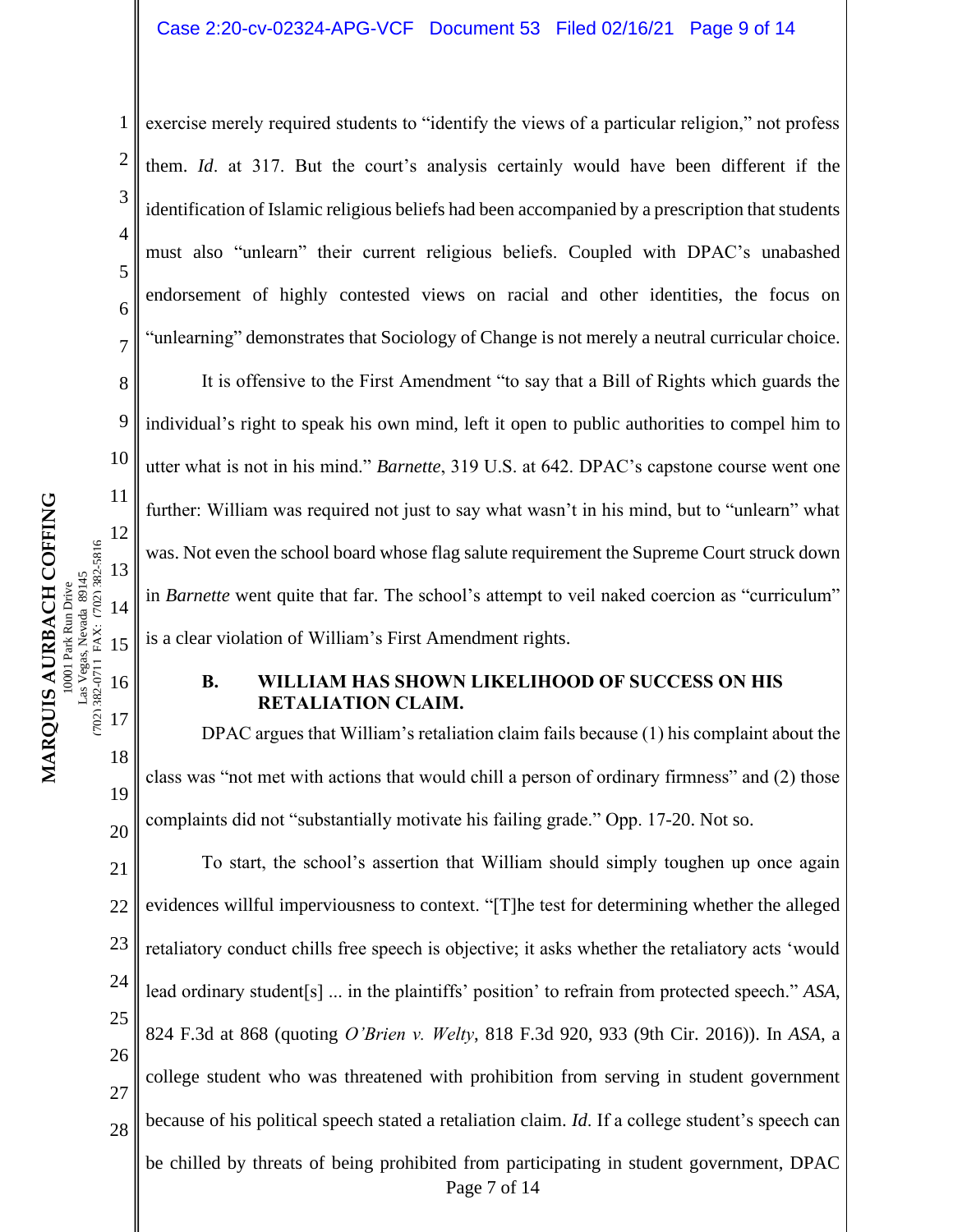2 3 4 5 6 7 8 9 10 cannot plausibly argue that *threatening to withhold graduation from a high school student*  would not chill a person of ordinary firmness. The fact that William continued to refuse to speak in the face of actual retaliation in the form of a D- grade not authorized by DPAC's handook (Compl. ¶ 17) is irrelevant to his retaliation claim. *See O'Brien*, *supra* (test for retaliation "is generic and objective. Whether O'Brien himself was, or would have been, chilled is not the test"). And DPAC's assertion that William's refusal to speak did not "substantially motivate his failing grade" is laughable. DPAC's own opposition acknowledges the connection between William's D- and his refusal to complete the assignments. Opp. 1. And it has pledged to continue to penalize him if he does not speak. Johnson Dec. Exh. F.

## **C. WILLIAM HAS SHOWN THAT DPAC FOSTERED A RACIALLY AND SEXUALLY HOSTILE ENVIRONMENT.**

DPAC argues that William has at worst alleged that he was exposed to "a handful of lessons engaged with issues of sex, gender, and race in a way that he disliked" and that this is insufficient to state a claim for a racially hostile environment. Opp. 20-21. But the Supreme Court has held that requiring disclosure of racial status or identity is impermissible if, by doing so, the required disclosure places "the power of the State behind a racial classification that induces racial prejudice." *Anderson v. Martin*, 375 U.S. 399, 402 (1964). Here, the required disclosure was the starting point that induced a racially hostile environment.

21 22 23 24 25 26 27 28 Page 8 of 14 Again, DPAC's argument to the contrary ignores critical context. "Whether a hostile educational environment exists is a question of fact, determined with reference to the totality of the circumstances, including the victim's race and age." *T.V. v. Sacramento City Unified Sch. Dist.*, 15-cv-00889, 2016 WL 397604, at \*5 (Feb. 2, 2016 E.D. Cal.) (quoting *Monteiro v. Tempe Union High Sch. Dist*., 158 F.3d 1022, 1033 (9th Cir. 1998)). Here, the record clearly shows that William has been deprived of educational services which he is entitled to by the racially charged atmosphere of the class, which in its first session boiled over with such racial recrimination the class was stopped. Compl. ¶ 41. The severity and pervasiveness of the

1

11

12

13

14

15

16

17

18

19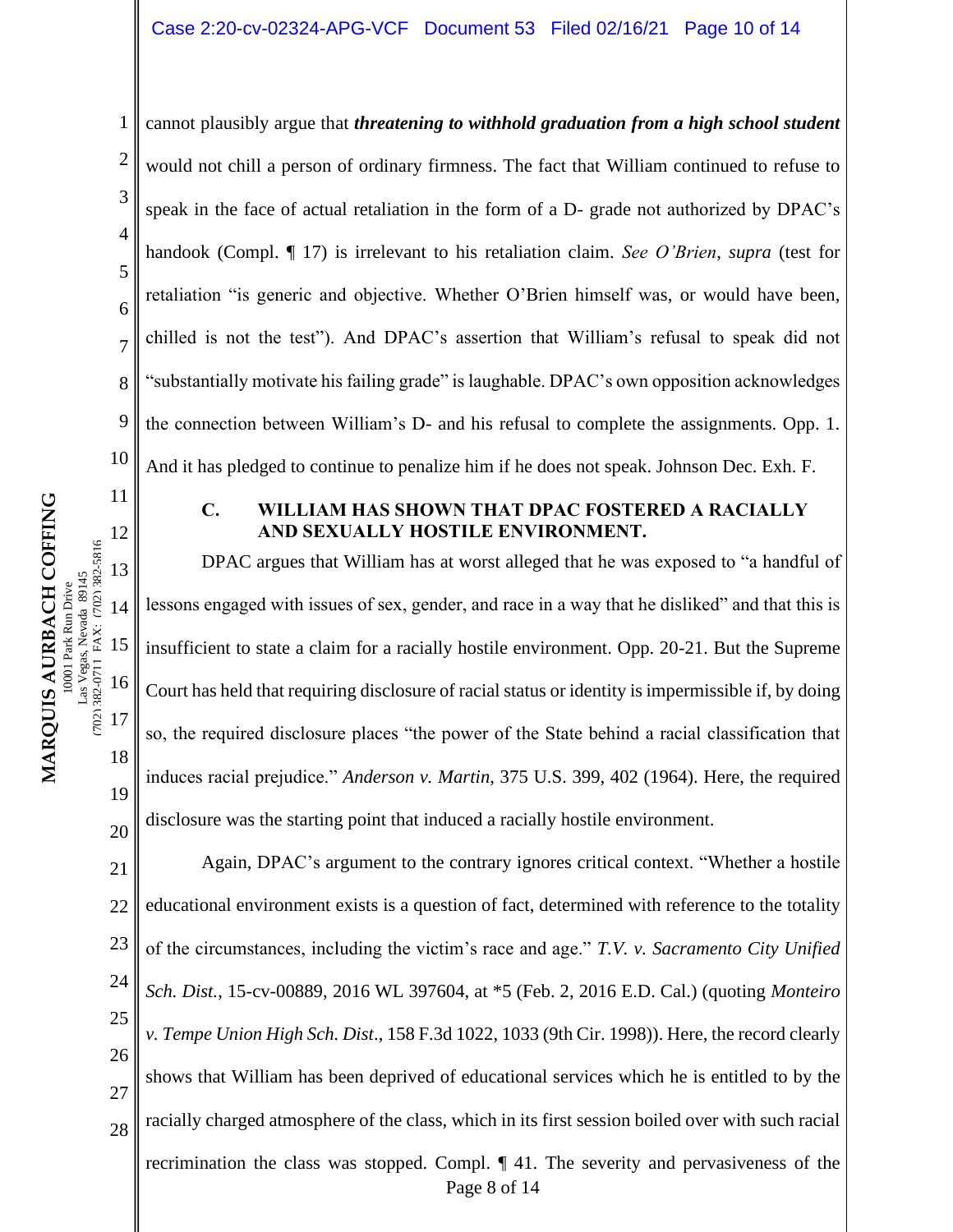#### Case 2:20-cv-02324-APG-VCF Document 53 Filed 02/16/21 Page 11 of 14

2 3 4 5 6 7 8 9 10 12 13 14 15 16 17 hostility is heightened by the fact that here the racial hostility is coming, in large part, from the teacher. In *Hayut v. State University of New York*, 352 F.3d 733, 739 (2d Cir. 2003), a female college student was repeatedly referred to by a professor as "Monica Lewinsky" during class. Though this banter may not on its face seem as egregious as some of the conduct described in cases cited at page 20 of the opposition, it nonetheless was sufficient to create a hostile environment because it came from the professor, who has a "great deal of authority over his students with respect to grades and academic advancement by virtue of that position." *Id.* at 744. Even greater is the apparent moral authority of a teacher (supported by the principal and the entire institutional structure) over a high school student, who is less mature and less psychologically secure than a college student. Yet Ms. Bass—despite knowing that William was the only student in her class who presented as white—used mocking slides featuring cartoon characters to insist that "reverse racism doesn't exist" and that "people of color CANNOT be racist." Compl. ¶¶ 38-39. William could not help but see such mockery as an invitation to others to attack. And that belief could only have been strengthened once she shut down classroom discussion when he objected to these precepts. Compl. ¶ 41.

18 19 20 21 22 23 24 25 DPAC again ignores the reality that these are high schoolers, ill-equipped to wield notions such as "oppression" and "privilege" without personalizing and weaponizing them against classmates. And if personalized, those notions would obviously focus on William, the only apparently white appearing pupil in the class. In such a circumstance, the onus was on DPAC to provide an educational setting in which students could *actually* feel safe, and not just pay lip service to notions of safety while still requiring students to engage in the identity framing exercise that caused the tumult in the first place.

- 26
- 27

28

## **D. GABRIELLE CLARK HAS STANDING FOR HER INDEPENDENT INJURY TO PARENTAL RIGHTS.**

DPAC also argues that William's mother Gabrielle lacks standing because she has no independent injury and no derivative standing because her son is 18, but Gabrielle does indeed

Page 9 of 14

(702) 382-0711 FAX: (702) 382-5816

1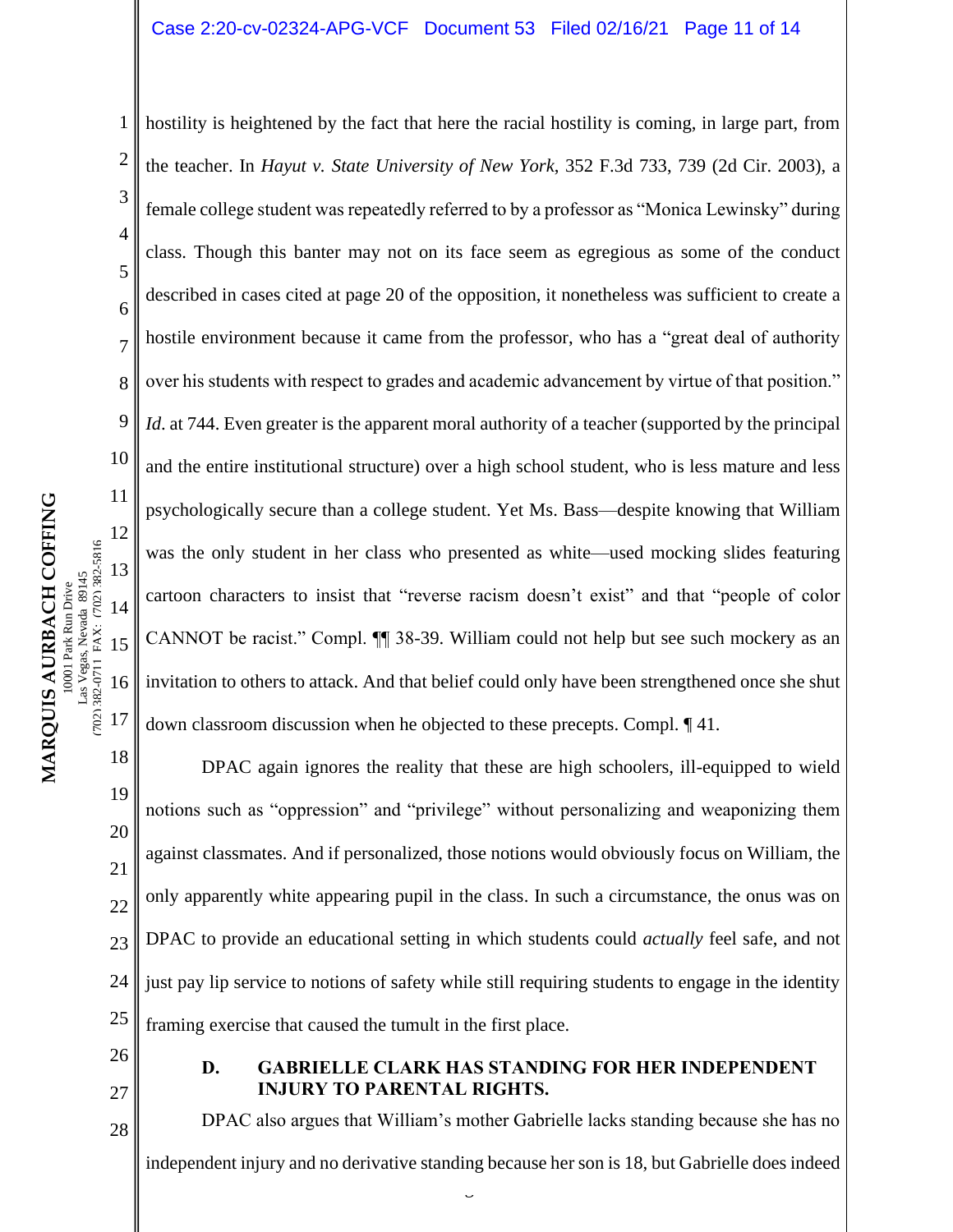have an independent injury, in the form of unwarranted intrusion on her parental rights to form her son's conscience and to be his primary educator in the family's beliefs and values. *See Troxel v. Granville*, 530 U.S. 57, 66 (2000); *Santosky v. Kramer*, 455 U.S. 745, 753 (1982). Courts recognize a parent has a protected liberty interest in the companionship and society of an adult child. *See Kelson v. City of Springfield*, 767 F.2d 651, 655 (9th Cir. 1985).

In the Sociology of Change class, William was instructed to "unlearn" and "fight back" against the Judeo-Christian principles Gabrielle imparted to her son throughout his childhood. Courts have afforded parents relief for a school's violation of these rights, recognizing that though schools stand in loco parentis in some respects, "there are nevertheless limitations on intrusions [of parental rights] by school authorities." *Gruenke v. Seip*, 225 F.3d 290, 304 (3d Cir. 2000). It is these rights that Gabrielle seeks to vindicate. *See* Compl. ¶¶ 90-93.

# **III. THE OTHER FACTORS IN THE PRELIMINARY INJUNCTION ANALYSIS WEIGH IN WILLIAM'S FAVOR.**

15 16 17 18 19 20 21 22 23 24 25 William has shown that he will suffer irreparable harm and that the balance of the equities and public interest factors tilt sharply in his favor. This D- is causing William harm right now, as he applies to colleges, which means the balance of equities tilt in his favor. William has also shown other harms, including psychological and emotional harm caused by DPAC's continued compulsion and retaliation. Compl. ¶ 32. These facts would be sufficient even if it were not already the case that the irreparable harm and balance of the equities factors are presumed for First Amendment violations. *See Klein v. City of San Clemente*, 584 F.3d 1196, 1208 (9th Cir. 2009). Moreover, securing First Amendment rights is inherently in the public interest. *See Am. Civil Liberties Union v. Ashcroft*, 322 F.3d 240, 247 (3d Cir. 2003).

26

1

2

3

4

5

6

7

8

9

10

11

12

13

14

382-0711 FAX: (702) 382-5816 as Vegas, Nevada 89145 10001 Park Run Drive

 $(702)$ 

**MARQUIS AURBACH COFFING** 10001 Park Run Drive Las Vegas, Nevada 89145 (702) 382-0711 FAX: (702) 382-5816

MARQUIS AURBACH COFFING

## **IV. A MANDATORY INJUNCTION CHANGING WILLIAM'S GRADE IS NECESSARY TO AFFORD ANY RELIEF.**

27 28 DPAC argues that the mandatory preliminary relief William requests is not warranted, but this argument ignores the fact that this grade is causing William substantial harm *right*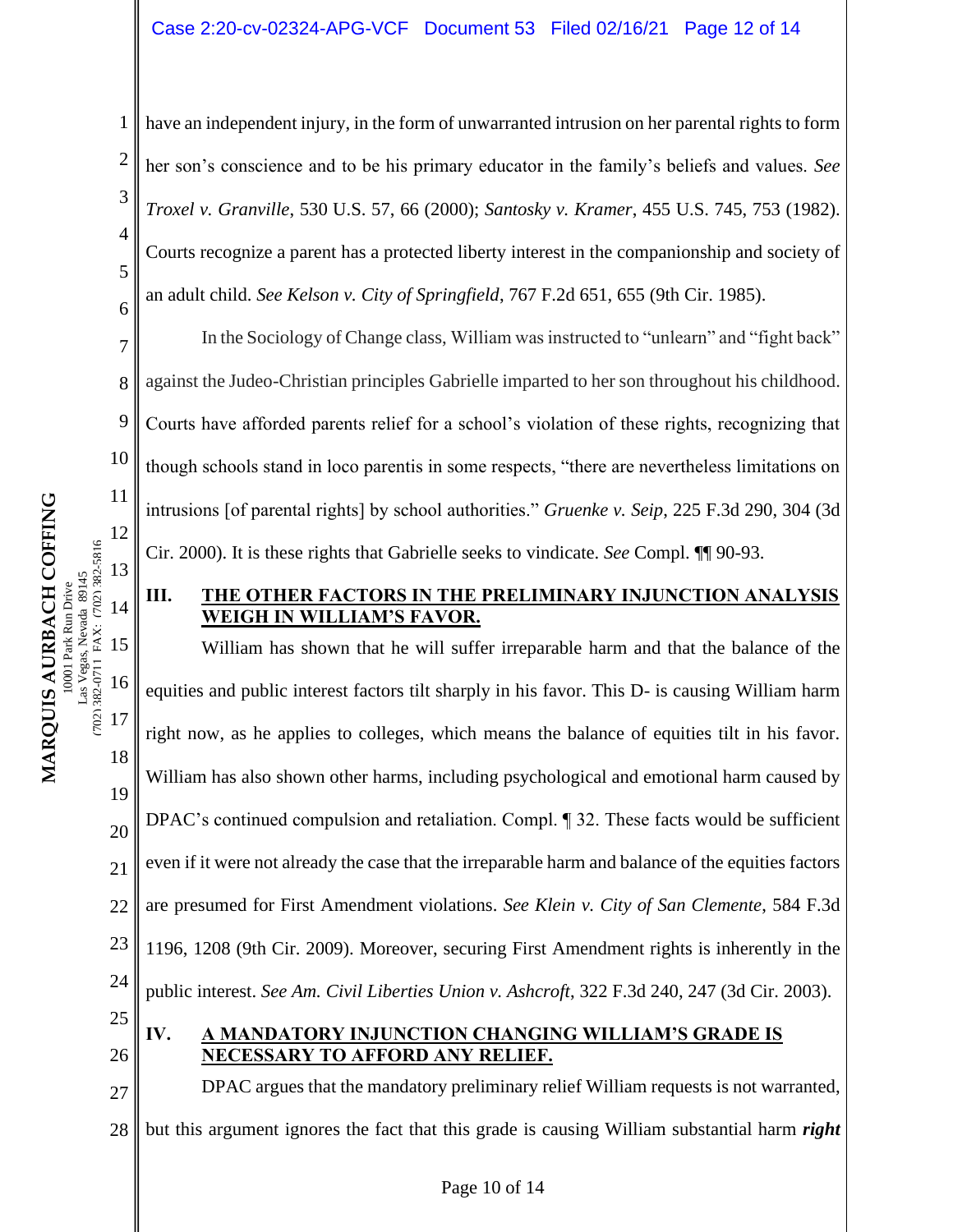*now*, and that immediate relief is required or that harm will become permanent. Opp. 22-24.

2 4 6 8 10 It is true that mandatory preliminary injunctions are generally disfavored in preference to preliminary relief that preserves the status quo. *See Garcia v. Google, Inc*., 786 F.3d 733, 740 (9th Cir. 2015). But this preference presumes that the Court can freeze the parties in "the last peaceable uncontested status existing between the parties before the dispute developed" without causing harm to either side. 11A Wright & Miller, *Civil Proc. and Prac*. § 2948, at 136 n.14 (2019). That is not possible here. William is a strong student with good grades other than the D- in Sociology of Change that currently disgraces his transcript. Compl. ¶ 65. He is applying to colleges *right now*; transcripts are being prepared and sent *right now*. *Id*. ¶ 67. If this grade is not changed now, no future relief the Court may afford him will suffice to undo the harm he is likely to experience within days or weeks as colleges review those transcripts. In such a case, mandatory preliminary "injunctive relief may be warranted where preserving the status quo perpetuates harm against the moving party." *O Centro Espirita Beneficiente Uniao Do Vegetal v. Ashcroft*, 389 F.3d 973, 1007 (10th Cir. 2004) (en banc) (Seymour, J., *et al*., concurring in part). For William, delay in affording entitled relief is effectively a denial.

## **CONCLUSION**

19 20 21 It is sadly ironic that a school that claims to prepare students for "active citizenship" threatens to fail one for refusing to affirm ideas he doesn't believe. Fortunately for William Clark, the Constitution gives Defendants no such power. The motion should be granted.

Dated this 16th day of February, 2021.

# MARQUIS AURBACH COFFING

By */s/Brian R. Hardy, Esq.* Brian R. Hardy, Esq. Nevada Bar No. 10068 10001 Park Run Drive Las Vegas, Nevada 89145 Jonathan O'Brien, NYB No. 5043369 (Admitted Pro Hac Vice) Law Office of Jonathan O'Brien 43 W. 43rd St, Suite 002

Page 11 of 14

1

3

5

7

9

11

12

13

14

15

16

17

18

22

23

24

25

26

27